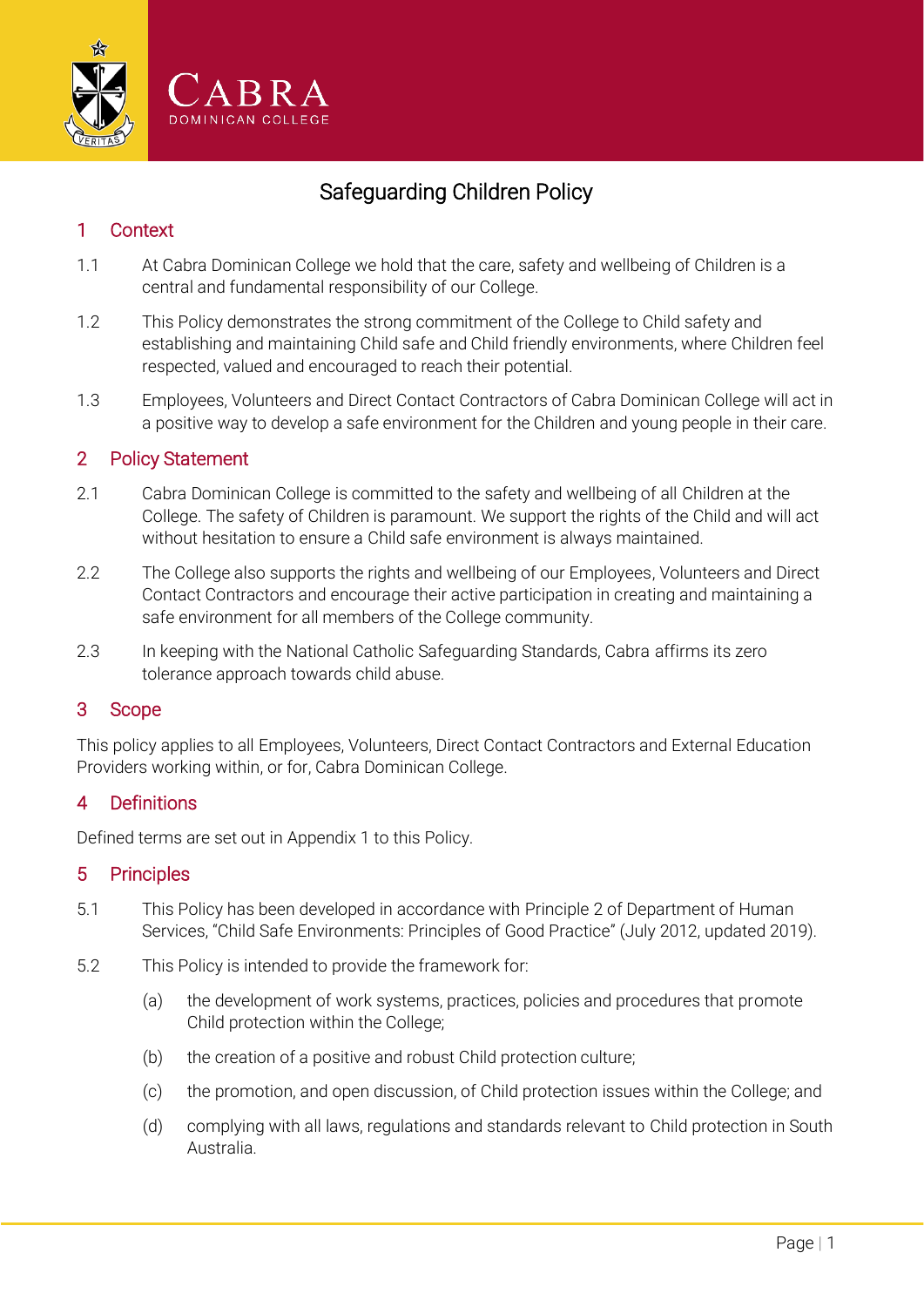

- 5.3 Child protection at Cabra Dominican College is based on, and underpinned by, the following principles:
	- (a) every Child is made in the image of God;
	- (b) the welfare and best interests of each Child is paramount;
	- (c) every Child has the right to be safe and free from Child Abuse or Neglect and Grooming;
	- (d) the views and voice of the Child must be respected;
	- (e) the privacy of the Child must be protected;
	- (f) school Employees and Volunteers have a significant role in the prevention of Child Abuse or Neglect and Grooming and are required to take responsibility for implementing Child protection practices as set out in the Child Protection Suite;
	- (g) Child safety awareness is promoted and openly discussed within the College community;
	- (h) procedures for reporting, and responding to, alleged or suspected incidents of Child Abuse or Neglect and Grooming are simple and accessible for all members of the College community;
	- (i) the safety of Children is dependent upon the existence of a Child safe culture;
	- (j) procedures are in place for Screening the Principal, Board members, members of Executive Leadership, Employees, Volunteers, Direct Contact Contractors and External Education Providers who have direct contact with, or work in close proximity to, students on a regular basis;
	- (k) Responding to Abuse and Neglect Training is mandatory for all College Board members, Employees, Volunteers and Direct Contact Contractors;
	- (l) Children from culturally and linguistically diverse backgrounds have the right to special care and support including those who identify as Aboriginal or Torres Strait Islander;
	- (m) Children who have any kind of disability have the right to special care and support;
	- (n) Child protection goes beyond the face-to-face relationships and extends into the world of online behaviour and interactions.
- 5.4 This Policy is supported by a suite of policies and procedures, both internal and external, that together, comprise the College's holistic commitment to of Child protection ("*the Child Protection Suite*"). The Child Protection Suite comprises:
	- (a) this Policy;
	- (b) Bullying and Harassment Prevention Policy;
	- (c) Privacy Policy;
	- (d) Student Grievance Policy;
	- (e) Student Wellbeing Policy;
	- (f) Staff Handbook;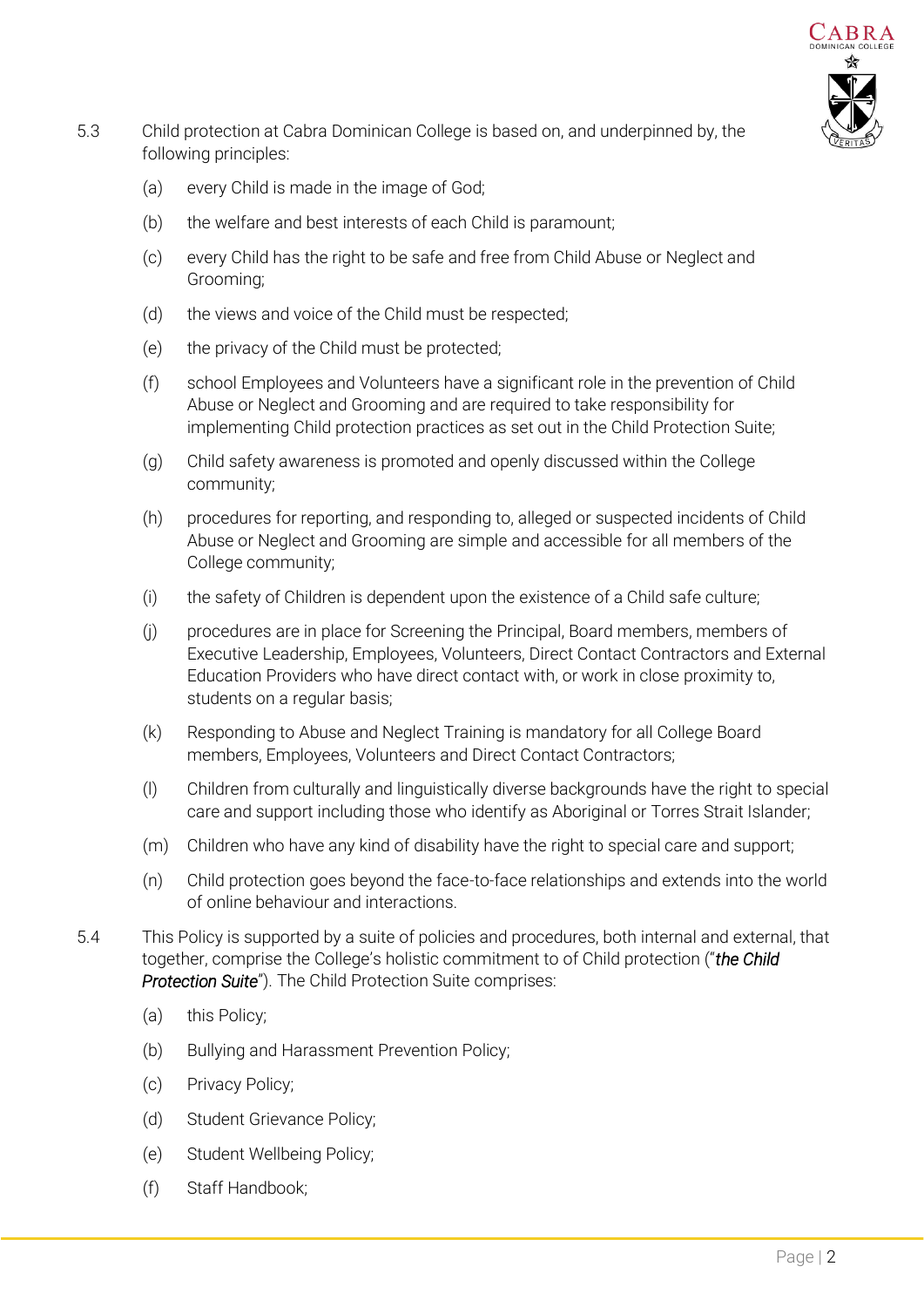

- (g) Student Handbook;
- (h) Procedure for Dealing with Non-Suicidal Self-Injury; and
- (i) Protective Practices for Staff in their Interactions with Children and Young People: Guidelines for staff working or volunteering in education and care settings 2017 (2nd Edition, revised 2019), as amended from time to time.

#### 6 Responsibilities

- 6.1 Child protection is the responsibility of all persons who are Employed or Volunteering at Cabra Dominican College. All members of the College Board, Employees, Volunteers, Direct Contact Contractors and External Education Providers with whom Cabra works in partnership have a shared responsibility for contributing to the safety and protection of Children. It is each individual's responsibility to be aware of key indicators of Harm, and to be observant and to raise any concerns they may have relating any of these with a member of Executive Leadership.
- 6.2 The Board Directors will:
	- (a) ensure that appropriate resources are made available to allow this Policy and the Child Protection Suite to be effectively implemented within the College;
	- (b) hold the Principal and Executive Leadership accountable for the effective implementation of this Policy and the Child Protection Suite.
- 6.3 Executive Leadership will:
	- (a) be accountable for taking all practical measures to ensure that this Policy and the Child Protection Suite are implemented effectively;
	- (b) ensure that a Safeguarding Officer is appointed from the Leadership Team who will have responsibility, under direction from the Principal, in overseeing the implementation of, and compliance with, the Child Protection Suite;
	- (c) actively promote a strong and sustainable Child safety and protection culture within the College and be accountable for ensuring all Employees and Volunteers carry out their work in accordance with the Child Protection Suite.
	- (d) ensure appropriate Screening processes operate in respect of all Employees and Volunteers;
	- (e) ensure that access to appropriate training and development is available to all Employees and Volunteers.
	- (f) ensure staff engage with appropriate Risk Management processes and procedures; and
	- (g) ensure that Third Party Contractors and External Education Providers are aware of, and compliant with, those elements of the Child Protection Suite as apply to them under the terms of their contract or engagement, including by incorporating the terms of the Child Protection Suite into contracts where appropriate.
- 6.4 Employees and Volunteers will, as a condition of Employment or Volunteering at the College:
	- (a) comply with, and adhere to, the Child Protection Suite;
	- (b) comply with Screening;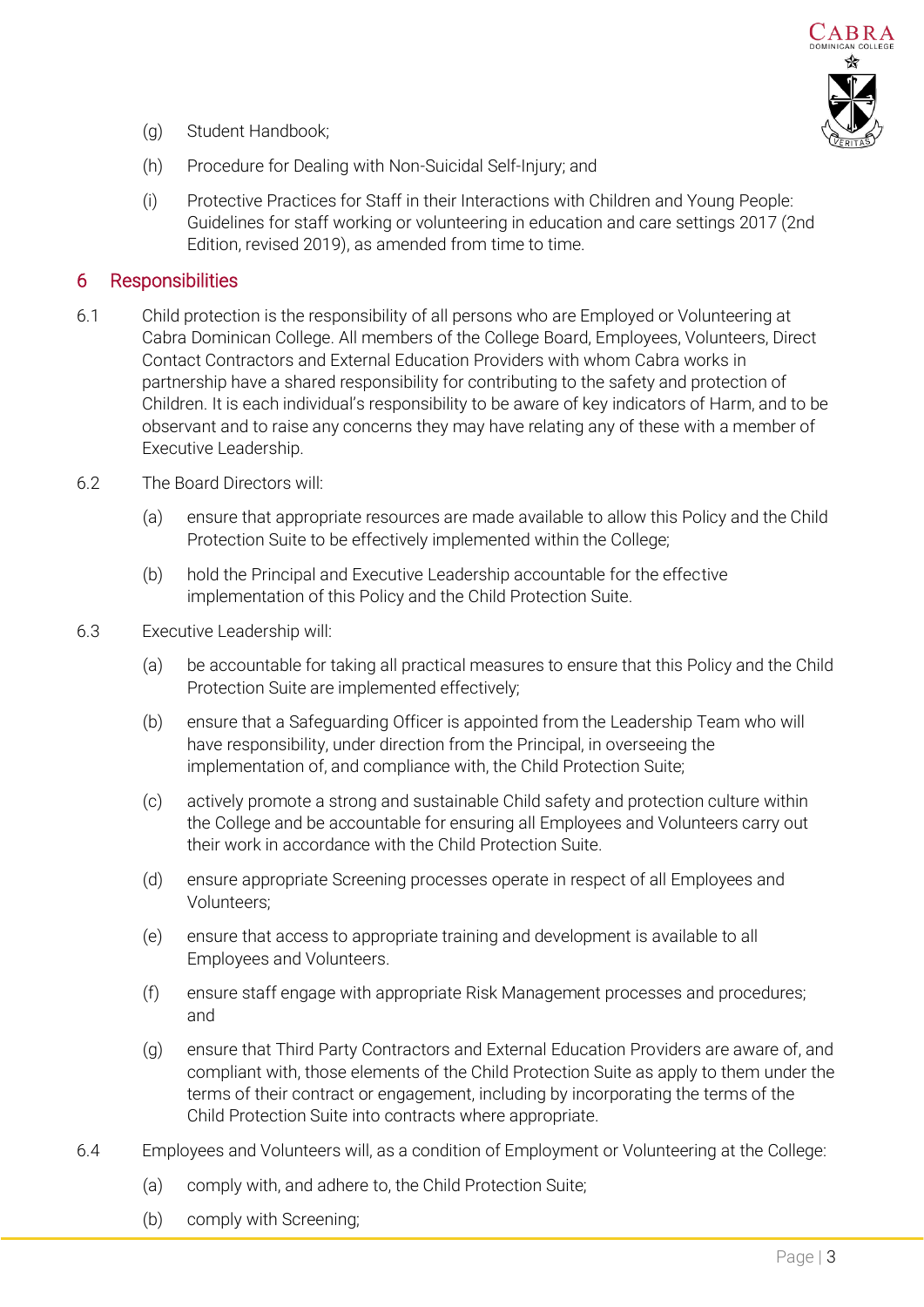

- (c) treat Children with dignity and respect;
- (d) promote models of behaviour between school personnel and Children based on mutual respect and consideration;
- (e) provide a physically and psychologically safe environment for Children which allows them to flourish;
- (f) follow Risk Management and Risk Assessment processes and procedures; and
- (g) fulfill their legal obligations with respect to:
- (h) undergo appropriate training in respect of Child protection and mandatory notification;
- (i) report of Child Abuse or Neglect; and
- (j) comply with their Duty of Care.

#### 7 Related Documents and References

- Catholic Professional Standards, Ltd, *[National Catholic Safeguarding Standards](https://www.acsltd.org.au/services/professional-and-safeguarding-standards/national-catholic-safeguarding-standards/)*
- *Child and Young People (Safety) Act 2017* (SA)
- Department for Education, *[Keeping Safe: Child Protection Curriculum](https://www.education.sa.gov.au/teaching/curriculum-and-teaching/keeping-safe-child-protection-curriculum)*
- Department for Education, *[Managing allegations of sexual misconduct in SA education and care](https://www.education.sa.gov.au/sites/default/files/managing-allegations-of-sexual-misconduct-in-sa-education-and-care-settings.pdf?v=1593556932)  [settings](https://www.education.sa.gov.au/sites/default/files/managing-allegations-of-sexual-misconduct-in-sa-education-and-care-settings.pdf?v=1593556932)* (2019)
- [Department for Education, Catholic Education South Australia, and Association of Independent](https://www.education.sa.gov.au/sites/default/files/responding_to_problem_sexual_behaviour_in_children_and_young_people.pdf?acsf_files_redirect)  Schools of South Australia, *[Responding to Problem Sexual](https://www.education.sa.gov.au/sites/default/files/responding_to_problem_sexual_behaviour_in_children_and_young_people.pdf?acsf_files_redirect) Behaviour in Children and Young [People: Guidelines for staff in education and care settings](https://www.education.sa.gov.au/sites/default/files/responding_to_problem_sexual_behaviour_in_children_and_young_people.pdf?acsf_files_redirect)* (3<sup>rd</sup> edition, revised 2019)
- Department of Human Services, *[Child Safe Environments Principles of Good Practice](https://dhs.sa.gov.au/__data/assets/pdf_file/0011/82658/cse-principles-of-good-practice-2019-dhs-update.pdf)* (2012, [Updated 2019\)](https://dhs.sa.gov.au/__data/assets/pdf_file/0011/82658/cse-principles-of-good-practice-2019-dhs-update.pdf)
- SACCS, *[Policy for the Care, Wellbeing and Protection of Children and Young People](https://www.cesa.catholic.edu.au/__files/f/2626/Care_Wellbeing_and_Protection_of_Young_People.pdf)* (2011)
- SACCS, *[Reporting Harm of Children and Young People Procedure](https://www.cesa.catholic.edu.au/__files/f/62536/Reporting_Harm_of_Children_and_Young_People_Procedure_2020_SACCS.pdf)* (2020)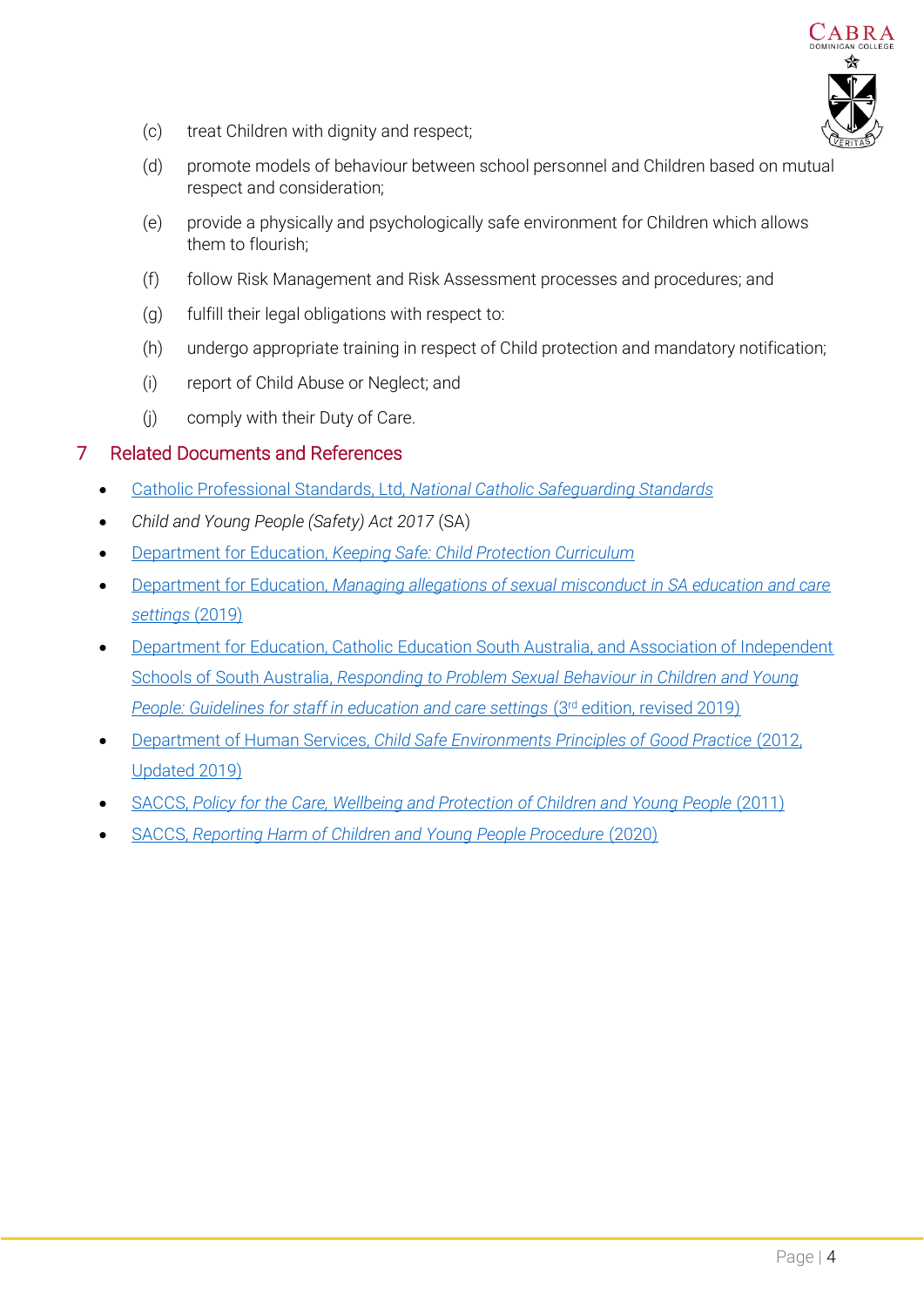

## 8 Revision Record

| Document Title             | Safeguarding Children Policy                                                                    |   |               |   |                                                                             |  |           |  |
|----------------------------|-------------------------------------------------------------------------------------------------|---|---------------|---|-----------------------------------------------------------------------------|--|-----------|--|
| Document Type              | Policy                                                                                          |   |               |   |                                                                             |  |           |  |
| Document Date              | November 2020                                                                                   |   |               |   |                                                                             |  |           |  |
| Process Owner              | Deputy Principal: Student Wellbeing and Leadership                                              |   |               |   |                                                                             |  |           |  |
| Contact                    | Jason Thur (jthur@cabra.catholic.edu.au) /<br>Dr Helen Riekie (principal@cabra.catholic.edu.au) |   |               |   |                                                                             |  |           |  |
| <b>Approval Authority</b>  | Board of Directors                                                                              |   |               |   |                                                                             |  |           |  |
| <b>Review Date</b>         | November 2023                                                                                   |   |               |   |                                                                             |  |           |  |
| <b>Policy Distribution</b> | Website                                                                                         | ✓ | MS Teams      | ✓ | <b>SEQTA</b>                                                                |  | BoardTrac |  |
| <b>Revision History</b>    | <b>Edition Number</b>                                                                           |   | Date          |   | Description of change                                                       |  |           |  |
|                            | 1.0                                                                                             |   | 17 Nov 2020   |   | Original Document<br>Replaced Child Protection Policy                       |  |           |  |
|                            | 1.1                                                                                             |   | 4 May 2021    |   | Updated style                                                               |  |           |  |
|                            | 1.2                                                                                             |   | November 2021 |   | Review of style<br>Inclusion of National Catholic<br>Safeguarding Standards |  |           |  |
|                            |                                                                                                 |   |               |   |                                                                             |  |           |  |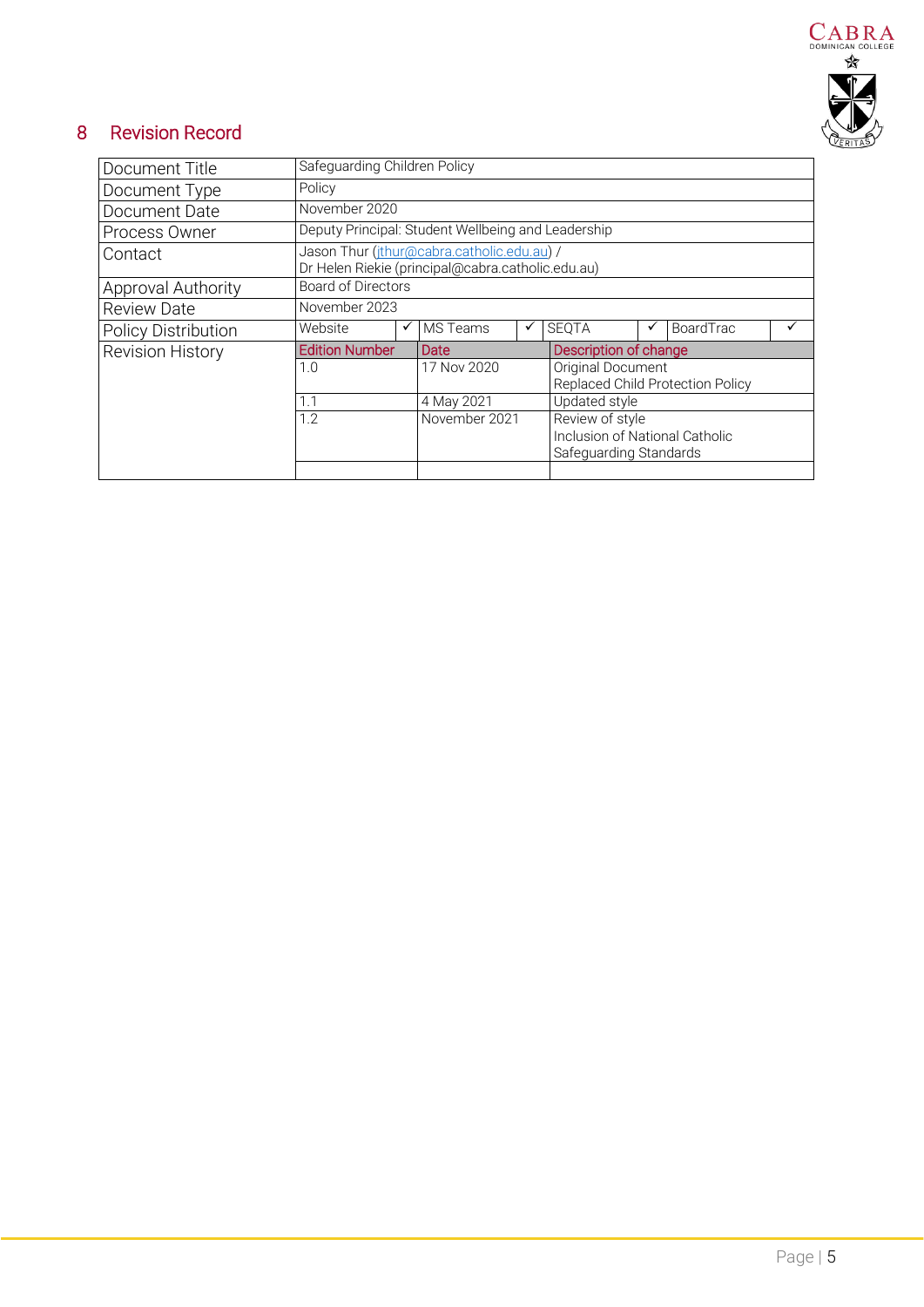

#### Appendix 1: Definitions

In this policy, the following definitions apply:

*Bullying* is repeated verbal, physical or social behaviour that is Harmful and involves the misuse of power by an individual or group towards one or more persons and includes Cyber-Bullying.

#### *Child* means:

- a person under 18 years of age;
- or a person enrolled as a student at the College regardless of their age, and references to *Children* is to be taken as the plural.

#### *Child Abuse or Neglect* means:

- Child Neglect;
- Child Emotional Abuse;
- Child Physical Abuse; or
- Child Sexual Abuse,

or any combination of these.

*Child Neglect* is any serious omission or commission by a person which jeopardises or impairs a Child's psychological, intellectual or physical development and includes, but is not limited to:

- inadequate care and supervision of young Children for long periods of time;
- failure to provide adequate nutrition, clothing or personal hygiene;
- failure to provide necessary health care/medical treatment:
- disregard for potential hazards in the home;
- forcing the Child to leave home at an early age; or
- allowing Children to engage in chronic truancy.

*Child Physical Abuse* is any non-accidental act inflicted upon a Child which results in physical injury to the Child and may result from practices such as:

- hitting, punching, kicking (indicators: marks from belt buckles, irons, fingers, cigarettes);
- shaking (particularly young babies);
- burning, biting, pulling out hair; or
- alcohol or other drug administration.

*Child Emotional Abuse* is a chronic attitude or behaviour directed at a Child whereby a Child's self-esteem and social competence is undermined or eroded over time or the creation of an emotional environment which is detrimental to or impairs the Child's psychological and/or physical development. Behaviours may include:

- Bullying
- devaluing
- *ignoring*
- **rejecting**
- corrupting
- *isolating*
- terrorising
- family violence

*Child Sexual Abuse* is any sexual behaviour imposed on a Child. The Child concerned is considered to be unable to alter and/or understand the perpetrator's behaviour due to his or her early stage of development and/or powerlessness in the situation. Sexual abuse occurs when someone in a position of power to the Child uses her/his power to involve the Child in sexual activity. Behaviour can include:

- sexual suggestion
- exhibitionism, mutual masturbation, oral sex
- showing pornographic material eg DVDs, Internet
- using Children in the production of pornographic material
- penile or other penetration of the genital or anal region
- Child prostitution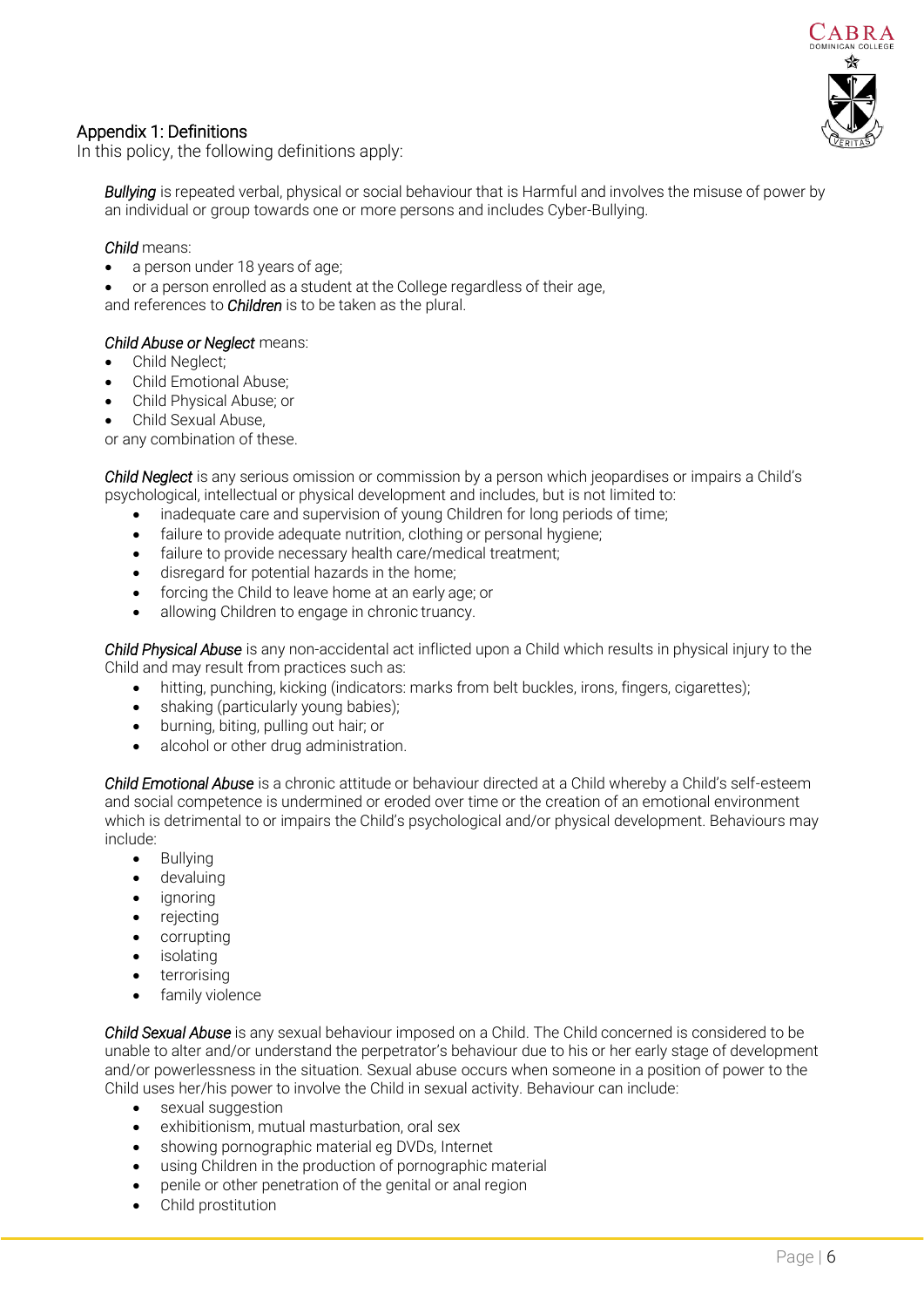

*Cyber-Bullying* uses e-technology as a means of Bullying others. It is the use of an internet service or mobile technologies – such as email, chat room, discussion groups, instant messaging, web pages or SMS (text messaging) – with the intention of Harming another person. Examples include communications that seek to intimidate, control, manipulate, put down or humiliate the recipient

*Direct Contact Contractors* are third party contractors who have direct unsupervised contact with students during the normal course of their work or contractors who may be in a position to establish a relationship of trust with a student. Examples of direct contact contractor activities may include music tutors and allied health providers.

*Duty of Care* is a common law concept that refers to the responsibility of Employees and Volunteers to provide Children with an adequate level of protection against Harm. It is usually expressed as a duty to take reasonable care to protect Children from all reasonably foreseeable Risks of Harm. The question of what constitutes reasonable care in any given case will be determined objectively by a court and will depend on the individual circumstances of each case. In their relationships with Children, Employees and Volunteers are required to ensure that the physical and emotional welfare of students is safeguarded, and that their own behaviour with Children is always regulated by this Duty of Care.

*Employee* means a person employed for remuneration under a contract of employment and includes temporary relief teachers.

*External Education Provider* means any organisation that the College has engaged to deliver a specified course that is part of the broader curriculum, to Children whether on-site at the College or at external premises.

*Grooming* describes the process whereby an Employee, Volunteer, Third Party Contractor, or External Education Provider builds a relationship with a Child with a view to abusing them at some stage. Amongst other things, it may include, but is not limited to:

- the Child being given special attention;
- development of any 'special' relationships with Children that could be seen as favouritism; or
- forming special relationships with parents of the Child.

*Harm* means Child Abuse or Neglect, Grooming, Bullying or other detrimental effect of a significant nature on a Child's physical, psychological or emotional wellbeing.

*Responding to Abuse and Neglect Training* means whichever of the following courses that the Principal, in their discretion, considers to be appropriate, having regard to the nature of the Employee's, Volunteer's or Direct Contact Contractor's involvement at the College:

- *Responding to Abuse and Neglect-Education and Care* training;
- *Child Safe Environments (CSE) to RAN-EC bridging course*;
- *Volunteers face-to-face course: Responding to Abuse and Neglect – Education and Care*;
- *Volunteers online course: Responding to Abuse and Neglect – Education and Care*; or
- Other equivalent courses as may be available from time to time.

*Risk* in the context of safeguarding Children is the likelihood of anything occurring that can cause Harm to a Child.

*Risk Assessment* in the context of safeguarding Children refers to a process of evaluating the information received to reach a decision about the Risk of Harm a person may pose to Children.

*Risk Management* is identifying and assessing all potential sources of Harm, and taking steps to decrease the likelihood that Harm will occur.

*Risk of Harm* is the likelihood of inflicting Harm to Children (either directly or as a consequence of other actions) and the severity of that Harm.

*Screening* involves obtaining information about potential Employees and Volunteers to minimise the Risk of Harm. This process typically involves reference checks, verification of qualifications and experience, a Risk